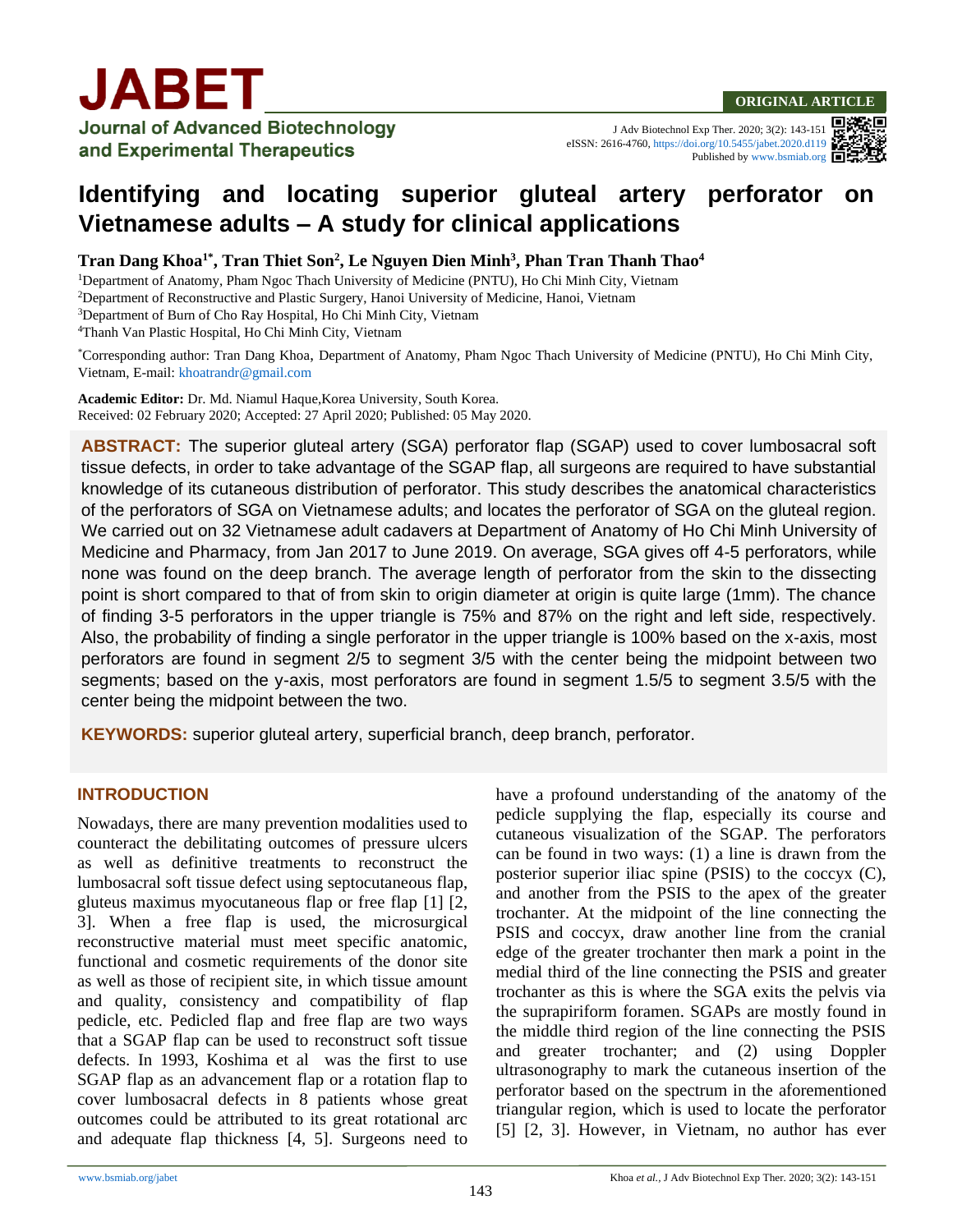investigated the cutaneous insertion pattern of the SGAP in Vietnamese adults while foreign counterparts had long studied its anatomy [6]. Therefore, identifying the origin, course, perforator type and locating the cutaneous insertion of perforator have crucial impacts on flap elevation surgery used to cover soft tissue defects or microsurgical free flap reconstruction [1-3].

With these necessities in mind, we initiated this research to investigate the anatomical characteristics of SGAP and to find the cutaneous insertion pattern of SGAP in the buttocks of Vietnamese adults. There were two main objectives in this study: (1) Describe the anatomical characteristics of the perforators of SGA on Vietnamese adults, and (2) Locate the perforator of SGA on the gluteal region.

## **MATERIALS AND METHODS**

### **Materials**

Dissections were performed on the gluteal region of 32 formalin-preserved Vietnamese adult cadavers, including both male and female, at the Department of Anatomy of Ho Chi Minh University of Medicine and Pharmacy from Jan 2017 to Jun 2019. Therefore:

We obtained a convenience sample of readily available cadavers with the following inclusion criterion:

(1) Vietnamese adult cadaver, 18 years old and above.

(2) Intact gluteal region with no past surgical history

(3) No visible deformities, tumors or anatomical abnormalities in the gluteal region

Exclusion criterion: exclude specimens whose gluteal region are deformed or previously operated on.

## **Equipment**

Standard classical dissection kit, vernier caliper, compass, 4x magnifying loupe. Sony Alpha 7 mark II full-frame mirrorless camera with Sony Zeiss FE 24- 70mm f/4 lens equipped.

### **Protocols**

Gluteal dissection was performed as following: made an incision along the line connecting the two anterior superior iliac spine (ASIS, x-axis), then made another incision along the intergluteal cleft (y-axis) so that it's perpendicular to the x-axis and meet the x-axis at a point called the origin (point O); made another incision along the gluteal sulcus then make another one from the ASIS to the gluteal sulcus so that it's parallel to the y-axis. The origin (O) is the point where the intergluteal cleft (y-axis) intersects the dorsally projected interconnecting ASIS line **(**x-axis). Next, we took these measurements: the distance between the uppermost point of the intergluteal cleft and point O, the distance between point O and ASIS, intergluteal cleft length, and the distance between interconnecting ASIS line and left and right gluteal sulcus (Figure 1A-B)



**Figure 1**. Landmarks and gluteal coordinate system A. Landmarks and gluteal coordinate system; B. Measure the coordinates where the SGA sends the perforators to enter the overlying skin. (Source: specimen R.476).

While dissecting the skin from the subcutaneous fat, we noticed that the gluteal subcutaneous fat is quite thick. Continued dissecting the gluteal subcutaneous fat carefully and watch out for exit points of perforators. Then, dissected along the lateral border of the gluteus maximus muscle while paying attention to the septocutaneous perforators of the superficial branch of the SGA that could run through the interseptal plane between the gluteus maximus and medius muscles.

The dissection continued along the vessels' interseptal course to enter the plane underneath the gluteus maximus and medius muscles in order to trace back to the origin of the SGA. After having dissected the gluteus maximus and medius muscles, we reached the gluteal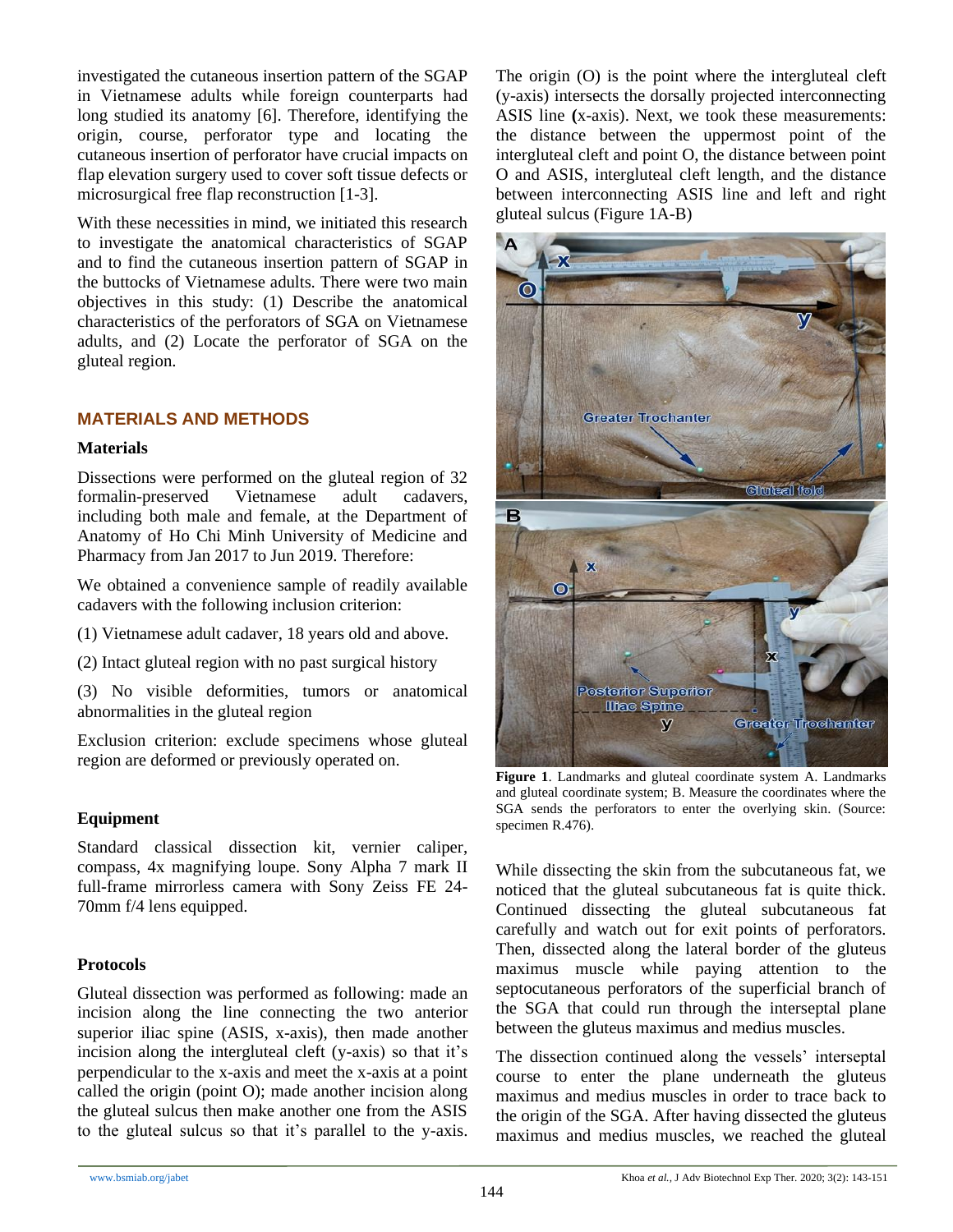deep layer and then identified the piriformis muscle as well as the superior and inferior gluteal neurovascular bundles. Next, dissected the origin of SGA and its superficial and deep branches. From the superficial branches, we continued following the musculocutaneous and septocutaneous perforators. On the other hand, we did not document any perforators branching off the SGA's deep branch, and only branches supplying the muscles were recorded.

We documented the number of superficial branches, branches that supply the muscles, musculocutaneous and septocutaneous branches. In addition, the origin of each perforator, the length from the overlying skin to the dissecting point, the length from the overlying skin to the SGA origin, the cutaneous diameter as well as its diameter at origin were all identified; musculocutaneous and septocutaneous types were recorded; the perpendicular or oblique course was also noted. Additionally, we obtained the location and coordinates of each perforator, together with the following parameters: the distance between the greater trochanter and PSIS, the distance between the greater trochanter and coccyx, the distance between PSIS and coccyx, the distance between the greater trochanter and the midpoint of the line connecting PSIS and coccyx. Based on this triangle, we determined the coordinates and location of each perforator (x, y), and whether the perforator lies in the upper or lower triangle.

## **Data collection**

Origin of perforators, musculocutaneous or septocutaneous types were all collected. In addition, we determined whether the perforator's course was perpendicular or oblique. Furthermore, the distance between the uppermost point of the intergluteal cleft to point O, the distance between point O and ASIS, the length of intergluteal cleft, the distance between the ASIS line to the bilateral gluteal sulci were obtained. Additionally, we took the measurements of the distance between the greater trochanter and the PSIS, the distance between the greater trochanter and coccyx, the distance between PSIS and coccyx, the distance between the greater trochanter and midpoint of the line connecting PSIS and coccyx. All of the above measurements were used to locate the perforators by means of the Cartesian coordinate system. In addition, we also documented whether the perforator lies in the upper or lower triangle.

### **Ethical approval**

All procedures performed in studies involving human participants were in accordance with the ethical standards of institutional and/or national research committee and with the 1964 Helsinki declaration and its later amendments or comparable ethical standards. This study was approved by certificate number 166B/BVCR-HĐĐĐ 10/9/2015. The source of cadavers belongs to the Department of Anatomy of Ho Chi Minh University of Medicine and Pharmacy.

## **Statistical analysis**

Qualitative variables were described, and quantitative variables were measured. Percentages and mean values of variables were analysed using chi-squared test when comparing the percentage of each variable and paired ttest when comparing average values between each side. Statistical analyses were performed using SPSS/PC 21.0.

## **RESULTS**

### **Origin, number, type, course and dimensions of perforators**

The superficial branch of the SGA gives off 3 to 6 perforators, and the ratio of 5 to 6 perforators is quite high, about 62.5% on the right and 43.8% on the left (Table 1). The percentage of muscular perforators from the right superficial branch and left superficial branch accounts for 70% and septal perforator 30% on both sides (Figure 2A-B).

On average, the superficial branch of the SGA gives off  $4.6\pm1.1$  and  $4.4\pm0.9$  perforators on the right and left side respectively (no significant difference between rightand left-sided distribution of perforators was found  $(p=0.32)$ . Besides, we were not able to identify any perforators coming off the deep branch. The chance of perforators coming off the superficial branch is described below (Table 1). The superficial branch gives rise to 3-6 perforators and none was identified coming off the deep branch.

|                    |  | <b>Table 1.</b> Chance of perforators coming off the |  |  |
|--------------------|--|------------------------------------------------------|--|--|
| superficial branch |  |                                                      |  |  |

| Number of<br>perforator | <b>Right-sided</b> | Left-sided  | p-values |
|-------------------------|--------------------|-------------|----------|
| 3 perforators           | 4(25%)             | $2(12.5\%)$ | 0.32     |
| 4 perforators           | 2(12.5%)           | $7(43.8\%)$ |          |
| 5 perforators           | 6(37.5%)           | $5(31.3\%)$ |          |
| 6 perforators           | 4(25%)             | $2(12.5\%)$ |          |
| Sum                     | $16(100\%)$        | $16(100\%)$ |          |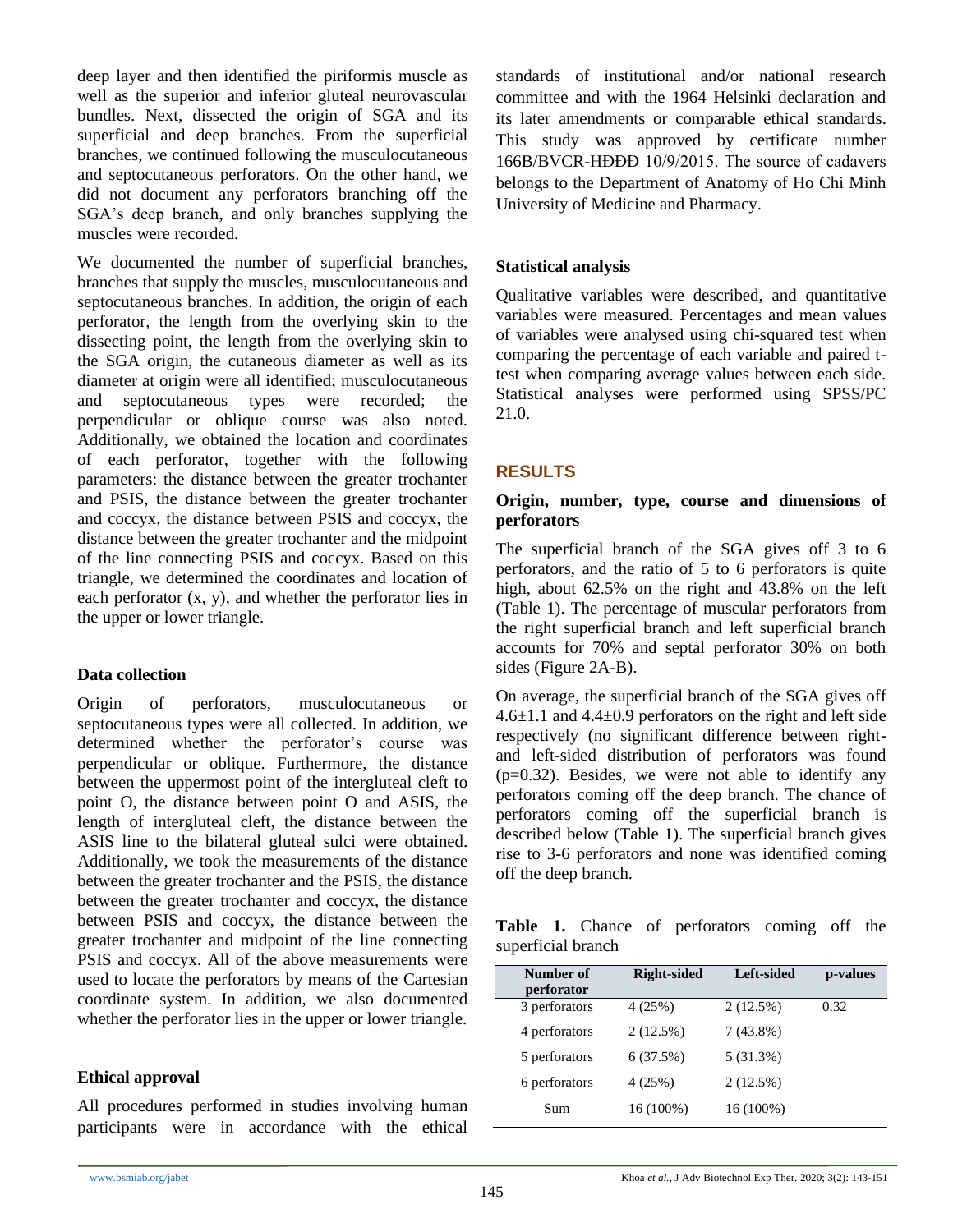

**Figure 2.** Muscular and septal perforator. A. Course of muscular perforator from the superficial branch of the right SGA; B. Interseptal course of septal perforator from the superficial branch of SGA between the gluteus maximus and medius muscles **(**Source: 2Aspecimen T.566, 2B- specimen H. 546).

Our observations revealed that 100% of the perforators arising from the superficial branch will reach the skin in an oblique orientation. We found that the length of the perforator from skin to the dissection point is short (5.5- 7.5mm) compared to that of from skin to SGA's origin (4-9cm). We also observed that the diameter at the origin of the perforator is quite large (over 1mm) compared to that of at the terminal end at the cutis (less than 0.5mm). The dimensions between left-sided and right-sided perforators aren't found to be statistically significant for  $p \ge 0.05$ . We classified the diameter at the origin of the perforator arising from the superficial branch over 1mm which accounts for 50% and from 0.5- 1mm which accounts for 95% on both sides; no significant difference between the diameter at origin of perforator on both sides ( $p \ge 0.05$ ) (Table 2)

**Table 2.** Classification of diameter at origin of perforators rising from superficial branches

| <b>Classification of</b><br>diameter | <b>Right-sided</b> | Left-sided | p-<br>values |
|--------------------------------------|--------------------|------------|--------------|
| $< 0.5$ mm                           | 4(5%)              | $1(1.5\%)$ | 0.551        |
| $0.5-1$ mm                           | 34 (46.6%)         | 32 (46.4%) | 0.69         |
| $>1$ mm                              | 35 (47.9%)         | 36 (52.2%) | 0.71         |
| Sum                                  | 73 (100%)          | 69 (100%)  | 0.143        |

## **Cutaneous projection of the perforators on the buttocks**

On average, the distance from the greater trochanter to the PSIS is 15cm, while the distance from the greater trochanter to the midpoint of a line connecting the PSIS and coccyx is 13.5cm. We also found that the distance from the midpoint of the line between the PSIS and coccyx to the PSIS is approximately 6.5cm (Table 3). The triangles' dimensions between the left and right side is not shown to be statistically significant ( $p \ge 0.05$ ).

**Table 3.** Dimensions of gluteal triangles used to locate perforators

| <b>Dimensions of triangles</b> | Right-<br>sided | Left-sided      | p-<br>values |
|--------------------------------|-----------------|-----------------|--------------|
| Greater trochanter $(GT)$ –    |                 |                 |              |
| Posterior superior iliac       | $148.4 \pm 8.5$ | $148.2 + 8.7$   | 0.913        |
| spine (PSIS)                   |                 |                 |              |
| Greater trochanter $(GT)$ –    | $120.1 \pm 9.0$ | $117.7 \pm 9.3$ | 0.103        |
| Coccyx(C)                      |                 |                 |              |
| Posterior superior iliac       | $129.8 \pm$     | 131.0 $\pm$     | 0.588        |
| spine $(PSIS)$ – Coccyx $(C)$  | 11.2            | 14.2            |              |
| Greater trochanter $(GT)$ –    |                 |                 |              |
| midpoint (P) between PSIS      | $135.8 \pm$     | $132.6 \pm$     | 0.342        |
| and coccyx                     | 10.1            | 18.0            |              |
|                                | $4,349.5 \pm$   | $3,040.7 \pm$   |              |
| Upper triangle area            | 903.1           | 457.3           | 0.158        |
|                                | 4,137.1         | 3,127.4         |              |
| Lower triangle area            | ±947.1          | ±708.7          | 0.616        |

Additionally, the chance of finding 3-5 perforators found in the upper triangle is 75% and 87% on the right and left side respectively. Furthermore, the probability of finding a single perforator in the upper triangle is 100% (Figure 3A). No significant difference was identified between the left and right-sided probability of finding perforators in the upper triangle ( $p \ge 0.05$ ) (Table 4).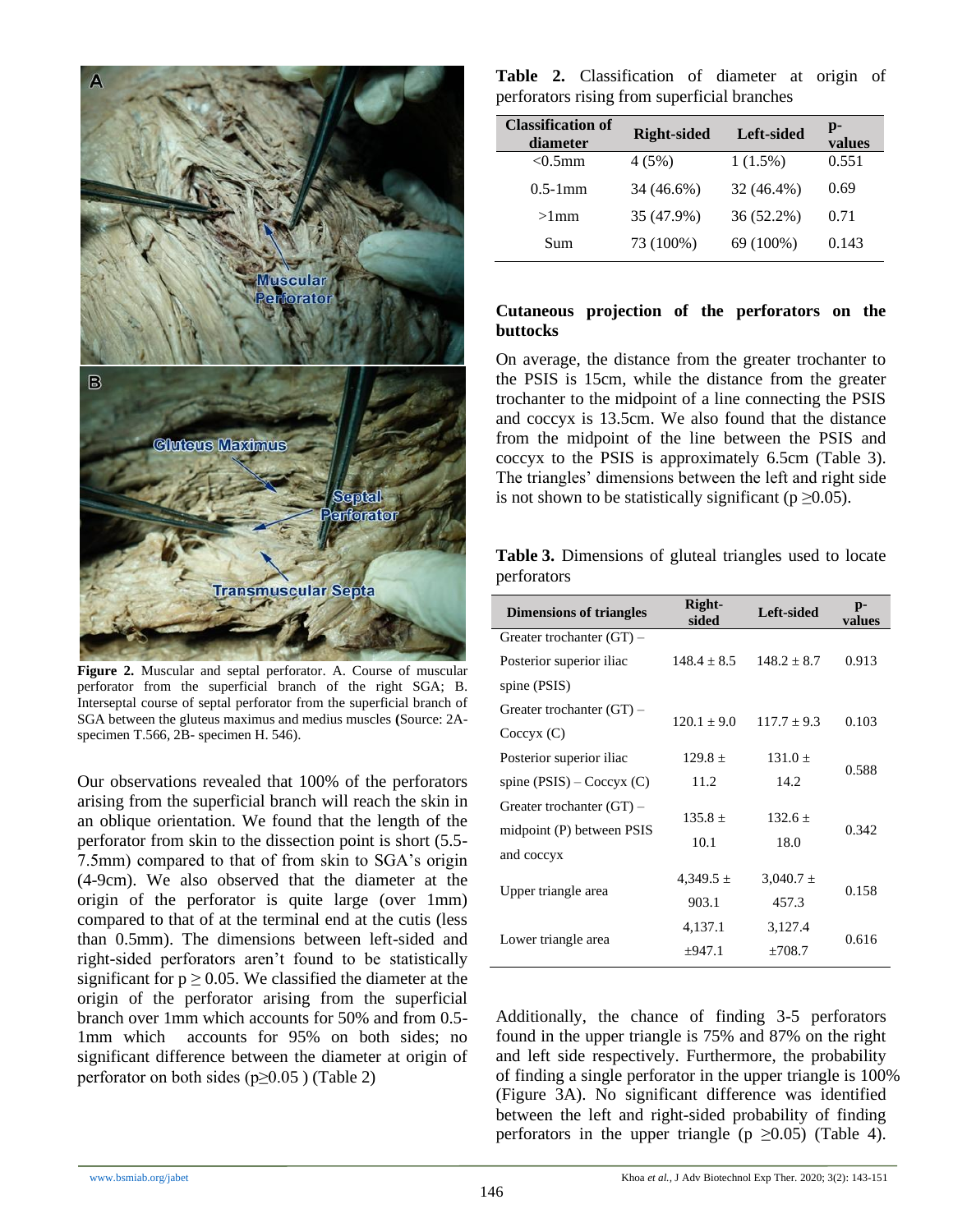However, we only identified perforators in the lower triangle in 5/16 specimens and most specimens were shown to only have a single perforator which comes from the SGA's superficial branch. The majority of the perforators are located in the upper triangle on both the right and left side, while the chance of finding perforators rising from the SGA's superficial branch is negligible.

There were no significant differences between the left and right-sided coordinates of perforators  $(p \ge 0.05)$ . Based on the coordinates, we are able to calculate the ratio of coordinates of the SGAP and map the frequencies of perforator segment in the gluteal region.

**Table 4.** Number of perforators in superficial triangle

| Number of<br>perforators | Right-<br>sided | Left-sided | p-values |
|--------------------------|-----------------|------------|----------|
|                          |                 | $1(6.7\%)$ |          |
| $\overline{c}$           | 3(18%)          | $1(6.7\%)$ |          |
| 3                        | 4(25%)          | 3(20%)     |          |
| 4                        | 2(12.5%)        | $6(40\%)$  | 0.128    |
| 5                        | 6(37.5%)        | 4 (27%)    |          |
| 6                        | 1(6%)           |            |          |
| Sum                      | $16(100\%)$     | 15 (100%)  |          |

**Table 5.** Coordinates of perforators

| <b>Perforator</b><br>No. | $Co-$<br>ordinate | Right-<br>sided  | Left-sided      | p-values |
|--------------------------|-------------------|------------------|-----------------|----------|
|                          | X                 | $103.7 \pm 22.5$ | $98.1 \pm 17.0$ | 0.215    |
| 1                        | Y                 | $56.2 + 15.4$    | $54.2 + 16.3$   | 0.536    |
|                          | X                 | $74.4 + 13.3$    | $82.0 + 12.6$   | 0.048    |
| 2                        | Y                 | $82.8 + 12.8$    | $85.5 + 15.6$   | 0.460    |
|                          | X                 | $75.5 \pm 19.5$  | $81.1 + 18.3$   | 0.439    |
| 3                        | Y                 | $92.3 + 11.9$    | $97.5 + 16.1$   | 0.245    |
|                          | X                 | $95.3 + 10.7$    | $83.5 + 12.2$   | 0.021    |
| $\overline{4}$           | Y                 | $105.7 + 15.3$   | $109.9 + 15.8$  | 0.543    |
|                          | X                 | $91.7 + 24.5$    | $88.3 + 17.3$   | 0.502    |
| 5                        | Y                 | $115.9 \pm 17.4$ | $112.0 + 8.0$   | 0.492    |

**Table 6.** Ratio of coordinates of SGAP

| <b>Perforator</b><br>no. | <b>Side</b> | Ratio of x-<br>axis | <b>Ratio of y-axis</b> |
|--------------------------|-------------|---------------------|------------------------|
| 1                        | Right       | $0.6 \pm 0.2$       | $0.3 \pm 0.1$          |
|                          | Left        | $0.6 + 0.1$         | $0.3 \pm 0.1$          |
| 2                        | Right       | $0.4 \pm 0.1$       | $0.5 \pm 0.1$          |
|                          | Left        | $0.5 \pm 0.1$       | $0.5 \pm 0.1$          |
| 3                        | Right       | $0.5 \pm 0.1$       | $0.6 \pm 0.1$          |
|                          | Left        | $0.5 + 0.1$         | $0.6 \pm 0.1$          |
| 4                        | Right       | $0.6 + 0.1$         | $0.6 \pm 0.1$          |
|                          | Left        | $0.5 \pm 0.1$       | $0.7 \pm 0.1$          |
| 5                        | Right       | $0.6 \pm 0.1$       | $0.7 \pm 0.1$          |
|                          | Left        | $0.6 + 0.1$         | $0.7 + 0.1$            |

On the basis of ratio of coordinates in Table 6 above, we were able to determine the location of perforators by dividing x- and y- axes into 5 equal line segments, each of which is 3.5cm long (Figure 3B):

(1) X-axis (from point O to bilateral ASIS): we divided the x-axis into 5 equal segments (with segment no. 1 lies nearest to point O, and segment no. 5 lies farthest from point O), the regions where most perforators are mostly found are from segment no. 2/5 to segment no. 3/5 with the center being the midpoint between both segments.

(2) Y-axis (from point O to the endpoint of the intergluteal cleft): we also divided the y-axis into 5 equal segments (with segment no 1 lies nearest to point O, and segment no. 5 lies farthest from point O), the regions where most perforators are mostly found are from segment 1.5/5 to segment 3.5/5 with the center being the midpoint between both segments.

(3) The region that perforators are mostly concentrated is a rectangle that has a length of 7 cm (2 segments) and a width of 3.5 cm (1 segment); its center is the intersection of two lines, each of which bisects the xaxis and y-axis; and this rectangle lies within the upper triangle which occupies more area than that of the lower one.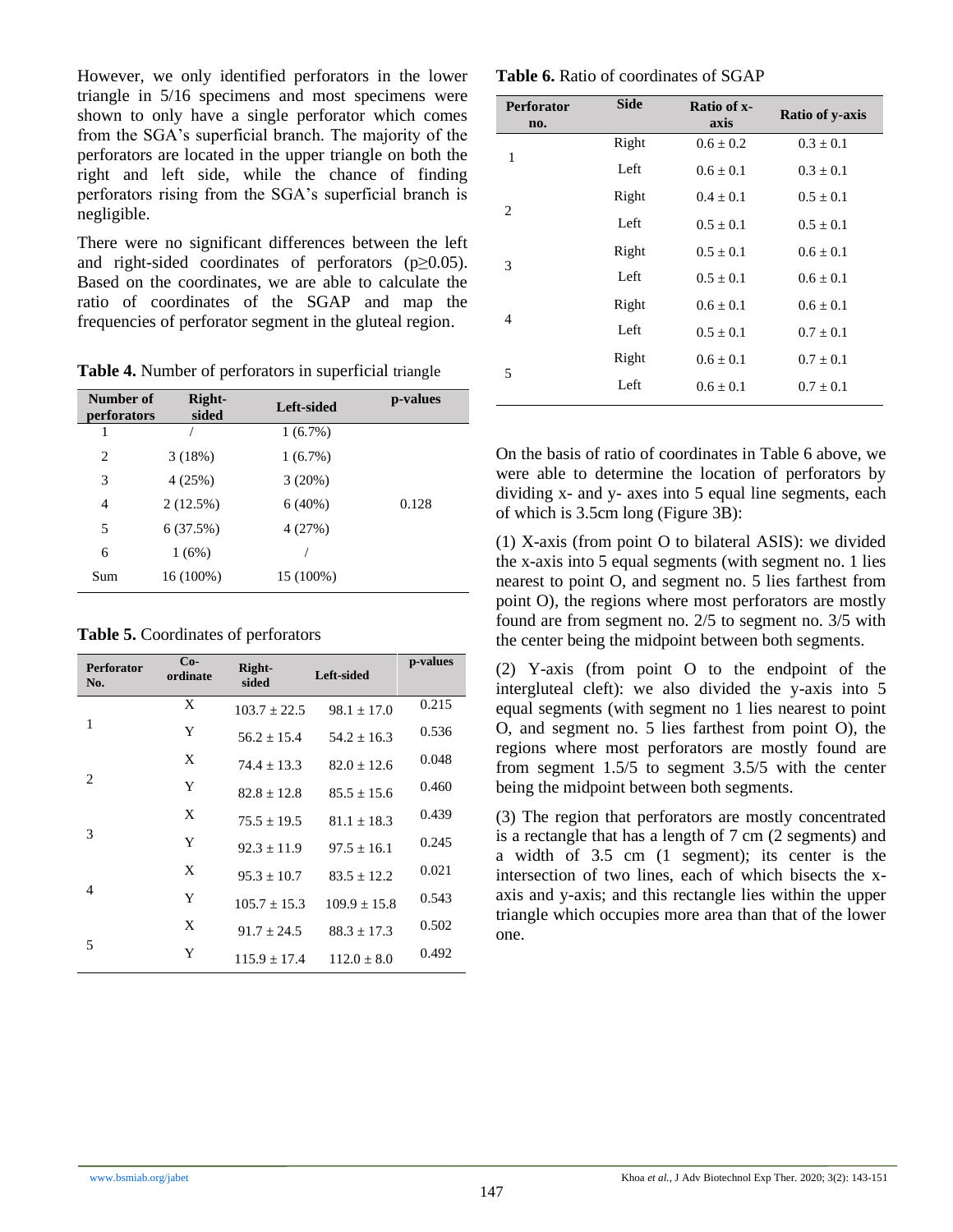

**Figure 3.** Locating perforators entering the skin.A. Upper triangle has 3 perforators*,* B. Identifying perforators based on 5 equal segments (Source: 3A- specimen T. 589; 3B- specimen R. 476).

### **DISCUSSION**

During the dissection, we documented that approximately 4 to 5 perforators were arising from superficial branch of SGA with the chance of finding 5- 6 perforators being 62.5% and 43.8% on the right and left side respectively, which was quite high. No perforators can be found arising from the deep branch, this can be explained by (1) the fact that the dissection becomes increasingly difficult to maintain the vessel integrity due to the perforator's small size and deep course, and (2) the fact that the deep branch that runs between the gluteus medius and minimus muscles only supplies the muscles around it and therefore does not give rise to any perforator. This concurs well with a study of Park et al [2] in Korean adults which stated that 4-5 perforators originate from the SGA. Cadaveric dissection studies showed that the number and location of perforators arising from SGA vary greatly, with an average amount of 3-5 large perforators arising from the

SGA (amount of perforators can fluctuate from 1-7 vessels) [1]. Our findings, which corroborate with previous results by Ahmadzadeh et al [1], show that the upper gluteal region is supplied by  $5\pm 2$  perforators which stem from the SGA. However, a domestic study of Vu Quang Vinh and Tran Van Anh (2011) [6] showed that the amount of perforators supplying the SGAP flap to repair lumbosacral defects is usually 2-3 perforators.

The percentages of muscular perforators from the superficial branch between both sides are similar, in which the muscular and septal type account for 70% and 30% respectively. We also found that 100% of perforators will reach the skin in an oblique orientation. In addition, our findings revealed that both musculocutaneous and septocutaneous will certainly have an intramuscular or intermuscular septal course before terminating at the skin. As a result of its long oblique course, the pedicle length will be also longer. However, when using the SGAP flap to cover lumbosacral defects, since the flap design usually lies next to the defect, dissection of perforator flap pedicle to rotate the flap to cover the defect does not necessitate long perforator flap pedicle and therefore stopping the dissection at the gluteus maximus is enough to cover the defect. This finding is consistent with the date reviewed by Hashimoto I. et al [7] which revealed that the SGA gives rise to a vertical arrangement of perforators that go straight into the superficial tissue above the muscles. The vertical arrangement of perforators is preferred due to its resultant post-dissection pedicle length. Hashimoto also showed that, according to his expertise, he could pedicle the SGAP flap on a single perforator without having any risk of flap necrosis. Our results are similar to Granzow J.W et al.'s [8] findings in which they found perforators supplying the medial portion of the buttocks have short intramuscular lengths while perforators supplying the lateral portion of the buttocks will have an oblique course through the muscle. Therefore, pedicles based on perforators from the lateral aspects of the skin paddle tend to be longer than those based on more medial perforators. In contrary to earlier findings by Hashimoto and Granzow, Vasilee J.V. et al.'s studies [7- 9] showed that perforators course through the gluteus maximus and medius muscles at a variety of angles and distances. The perforators usually go through the gluteus maximus muscle at a more acute angle which can result in a shorter skin incision as well as create a SGAP flap having a shorter pedicle length (6-8cm).

We also agree with Tuinder S.'s findings [4], which stated that the perforator course is a secondary factor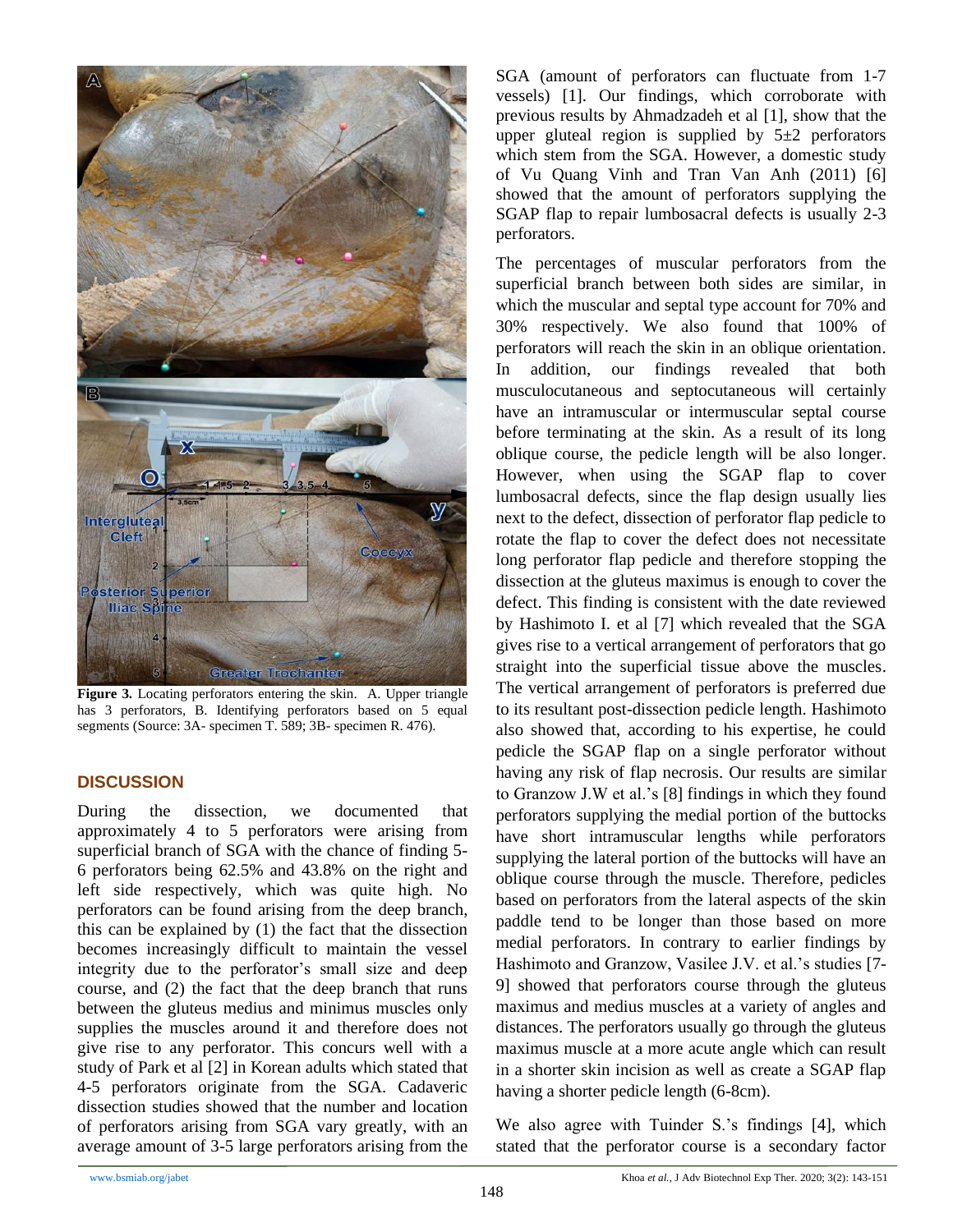influencing the choice of perforator. If both vessels have the same dimensions and subcutaneous branching characteristics, whichever perforator is easier to dissect or less traumatizing to muscles will be chosen. Instead of the pedicle which has a sufficient length to cover the defect, single perforator-based flap with a direct course into muscles will be chosen because it operates easier and faster with less damaging effects to gluteus maximus muscle, although hypothetically septal perforators are more advantageous thanks to its musclesparing effect on the gluteus maximus muscle when flap harvesting [1]. According to our study, when it comes to choosing or disregarding a perforator when dissecting, we can always rely on Doppler ultrasonography to choose whichever one that has a larger spectrum**.**

According to Sung K.W.'s study [10], ascending and transverse branches of the superficial branch of the superior gluteal artery are difficult to dissect because they don't follow along the muscle fibers' direction. The main descending branch has a longer pedicle and a parallel course to muscle fiber, which is completely consistent with our findings. However, dissecting this branch is an extremely demanding and dangerous task due to the gluteus maximus thickness at the insertion point of the perforator as well as that of tensor fasciae latae.

Average perforator internal diameter is 1-1.5mm, in which vessels that have 1mm diameter account for 50% and those that have 0.5-1mm diameter account for 95% on both sides. The length of perforator from skin to the dissection point is quite short (5-8mm) compared to that of from the skin to its origin (4-9cm). This finding is mostly consistent with a previous study by Lin et al [11], which showed that perforators have 1-1.5mm diameter and 3-8cm in length. Ahmadzadeh et al.'s [1] observations showed that perforator have diameter of 0.6-1.0mm and average pedicle length from deep fascia of 2.3±1.1mm. Another study by Tansatit showed that perforators have an external diameter of 0.5 to 1.7mm (mean value is 1.2mm) and pedicle length from skin to main artery of 3-11.5cm (mean value is 5.9 cm) [5].

According to Vasile J.V et al [9], the most mandatory factor for an optimum perforator at the base of the pedicle is the size of the perforator, its pedicle length, the position where the pedicle enters the flap, and the subcutaneous branching patterns of vessels. The larger the vessel is, the more sufficient the pedicle will be for flap transplant; the center position of the vessel on the pedicle and the branching characteristics for graft perfusion are preferred. Based on their findings, we believe that SGAP diameter and length are strong points when using this kind of flap and this is also consistent with others' findings.

The chance of finding 3-5 perforators in the upper triangle is 75% on the right side and 87% on the left side; a single perforator can be found 100% of the time in the upper triangle. However, perforators in the lower triangle are only present in 5/16 cadavers; most of the time only a single perforator is found and also belongs to the superficial branch of the SGA. In general, the majority of perforators are mostly located within the upper triangle on both sides while the chance of finding a perforator in the lower triangle is small, and therefore, negligible. The prime cause for this result is the fact that we divide the large triangle into 2 smaller and equal ones by a line connecting the greater trochanter to the midpoint between PSIS and coccyx. Therefore, when we look at the distribution, the perforators tend to aggregate in the upper triangle and sometimes 1-2 perforators are found asymptotically with the lower side of the upper triangle. This finding isn't clinically relevant, but can act as a warning to surgeons when they use ultrasonography preoperatively to look for perforators in the upper triangle and they should also focus on the asymptotic lower side.

This result is also consistent with the localization method of Hallock G.G [12] in which they locate the SGAP by drawing a line from the PSIS to coccyx and another from the PSIS to the greater trochanter. At the midpoint of the line between PSIS and coccyx, another line is drawn from the cranial edge of the greater trochaner that will be equivalent to the course of the piriformis muscle. After that, mark a point at the medial third of a line between PSIS and the greater trochanter. This point is where the SGA exits the pelvis through the suprapiriform foramen. The main perforator of the SGA is found at the transverse and distal portion of this exit point and is also found superior to the piriformis muscle. In recent studies, Ahmadzadeh et al.'s study showed that they mostly found the SGA in the two third of a line between the PSIS and the greater trochanter. Also, another study by Tansatit T. (2008) [5] revealed that the perforators are arranged in a line along the upper and lateral free border of the gluteus maximus muscle and this line is parallel inferiorly by a line marked by connecting the PSIS and greater trochanter. However, in our study, we only find a linear distribution of perforators in 1 specimen.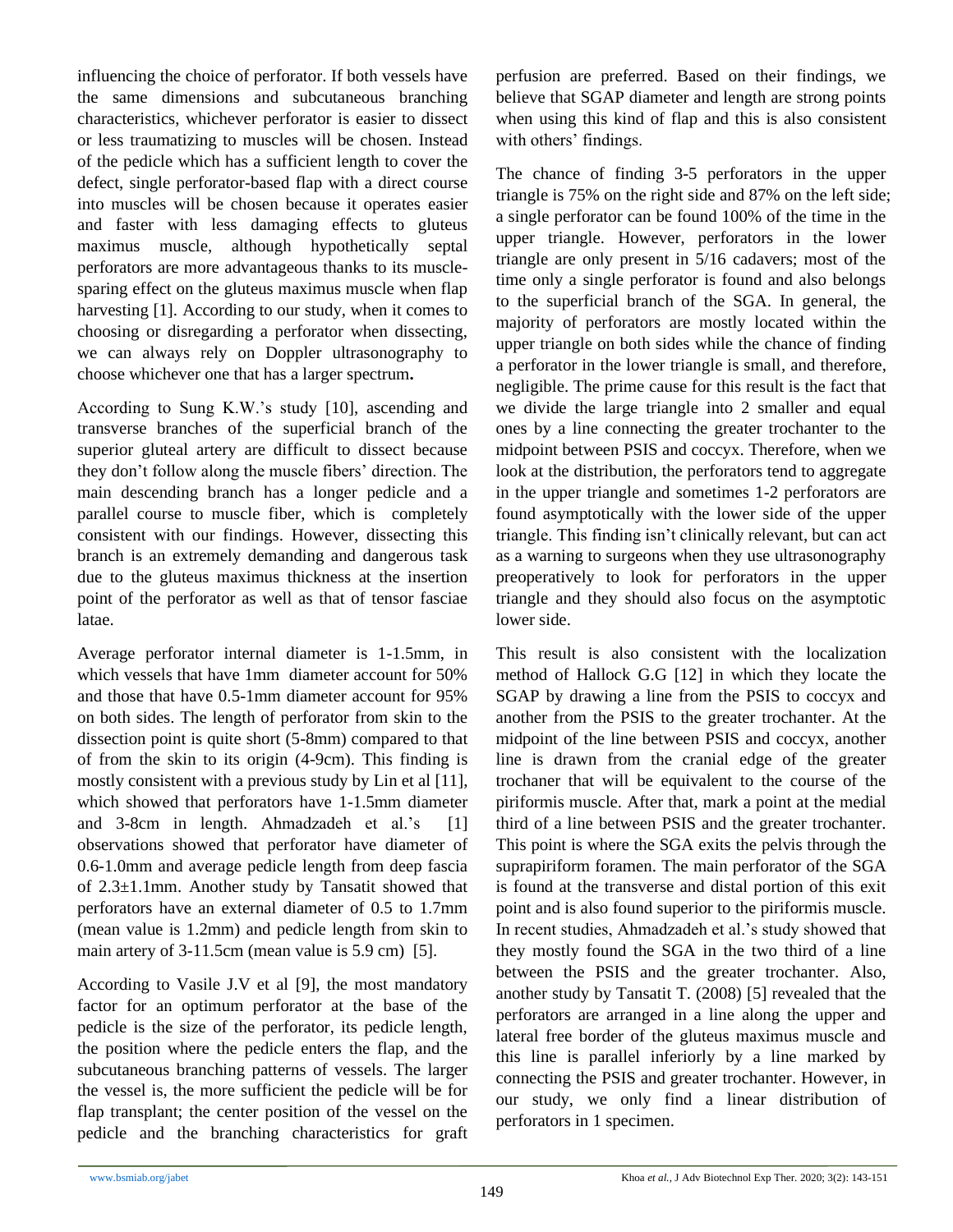Nevertheless, during our dissection and flap harvest, we realize that locating 2 landmarks which are the greater trochanter of the femur and the PSIS can be relatively difficult in obese patients whose buttocks can contain a lot of fat. Our findings are consistent with that of Kim et al [13] in which they documented superior gluteal flap adjacent in the superomedial region has the least thickness while the thickest is the superolateral region, whose area can be 3.24 times larger than that of the former. The flap tended to be thicker in the direction of the thinnest superomedial area to the inferomedial area than in the superior area. Therefore we chose our point of origin to be the midpoint of the dorsally projected interconnecting ASIS line (ASIS is an easy-to-identify landmark on both thin and obese patients) (x-axis) and from point O a line is drawn along the intergluteal cleft to the coccyx (y-axis). Then, we tried to locate the perforators' coordinates by mapping this coordinate system on the gluteal region. Our results showed that the region at which most perforators can be found along the segment 2/5 to segment 3/5 with the center being the midpoint of the two segments (about 3.5cm) on the xaxis and segment 1.5/5 to segment 3.5/5 with the center being the midpoint of the two segments (about 7cm). Based on this result, the majority of perforators can be found within a rectangle with a length of 7cm (two segments) and a width of 3.5cm (1 segment) with its center being the intersection between two perpendicular bisectors of the x- and y- axis on both sides respectively. This rectangle lies within the upper triangle whose area occupied more area than the lower one. Our findings revealed that a perforator distribution pattern is easily applicable in the clinical context because it lies within a rectangle (which can be divided into 5 equal segments) and it also supplements and substantiates previous concepts by other authors. A previous study by Hallock G.G [12] showed that in order to identify SGAP, draw a line connecting the PSIS and the coccyx, and a line from PSIS to the apex of the greater trochanter. Then connect the midpoint of the line connecting the PSIS and coccyx to the point at the cranial edge of the greater trochanter. This line is equivalent to the course of the piriformis muscle. Next, mark a point at the medial third of the line connecting the PSIS to the greater trochanter. This point is where the SGAP exits the pelvis through the suprapiriform foramen. The main perforator of the SGA is found at the transverse and distal portion of this exit point and cranially to the piriformis muscle. In recent studies, Ahmadzadeh et al hypothesized that they mostly found the SGA in the middle third of the line connecting the PSIS to the great trochanter. A study by Gagnon A.R. et al. [3] used a similar coordinate system similar to that of our method, in which they draw a rectangle based on the PSIS-greater trochanter axis in order to locate the perforators, while our method uses a vertical coordinate system. As a result, our method has a better chance of finding the SGAP.

## **CONCLUSION**

The superficial branch of the SGA usually gives off 5 cutaneous perforators in which 5-6 perforators account for 62.5% and 43.8% on the right and left side respectively. No perforators were found branching off the deep branch of the SGA. The perforator length from skin to the dissection point is short compared to the length from skin to its origin. Vessels with diameter at origin from 0.5-1mm account for 95% on both sides.

Chance of finding 3-5 perforators in the upper triangle accounts for 75% and 87% on the right and left side respectively and the probability of finding a single perforator in the upper triangle is 100%. Using a twodimensional system (x-axis, y-axis). We're able to visualize a rectangle containing the SGAP perforators with a length of 7cm (2 segments) and a width of 3.5cm (1 segment) with its center being the intersection of two bisectors of the x- and y-axis; this rectangle is found within the upper triangle whose area occupied more area than the lower one.

# **FUNDING**

No funding was received for this study

## **ACKNOWLEDGEMENT**

We would like to thank Nghia Pham (10900 Euclid Ave., Cleveland, OH, 44106, Department of Biomedical Engineering, Case Western Reserve University) for critical reading and checking to improve the manuscript.

### **CONFLICTS OF INTEREST**

Authors declared that they have no conflict of interest.

### **REFERENCES**

[1] Ahmadzadeh R, Bergeron L, Tang M, Morris SF. The Superior and Inferior Gluteal Artery Perforator Flaps.